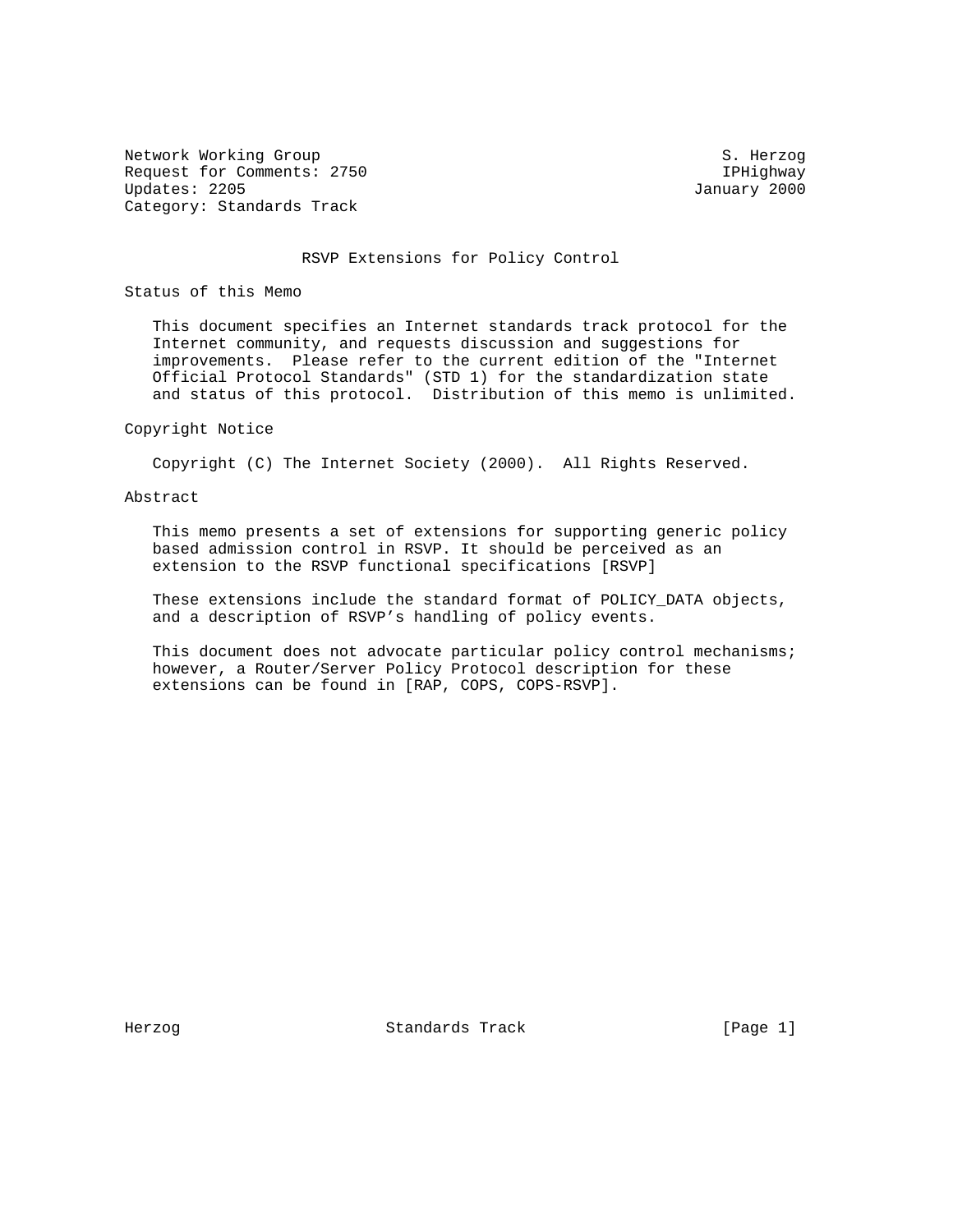Table of Contents

| 3 1<br>3.2<br>33<br>3.4<br>4 1<br>4 2<br>43<br>Б.<br>6      |  |
|-------------------------------------------------------------|--|
|                                                             |  |
|                                                             |  |
|                                                             |  |
|                                                             |  |
|                                                             |  |
|                                                             |  |
|                                                             |  |
|                                                             |  |
|                                                             |  |
|                                                             |  |
|                                                             |  |
|                                                             |  |
|                                                             |  |
|                                                             |  |
| Q                                                           |  |
|                                                             |  |
| Appendix B: INTEGRITY computation for POLICY DATA objects12 |  |
|                                                             |  |

1 Introduction

 RSVP, by definition, discriminates between users, by providing some users with better service at the expense of others. Therefore, it is reasonable to expect that RSVP be accompanied by mechanisms for controlling and enforcing access and usage policies. Version 1 of the RSVP Functional Specifications [RSVP] left a placeholder for policy support in the form of POLICY\_DATA object.

 The current RSVP Functional Specification describes the interface to admission (traffic) control that is based "only" on resource availability. In this document we describe a set of extensions to RSVP for supporting policy based admission control as well. The scope of this document is limited to these extensions and does not advocate specific architectures for policy based controls.

 For the purpose of this document we do not differentiate between Policy Decision Point (PDP) and Local Decision Point (LDPs) as described in [RAP]. The term PDP should be assumed to include LDP as well.

Herzog Standards Track [Page 2]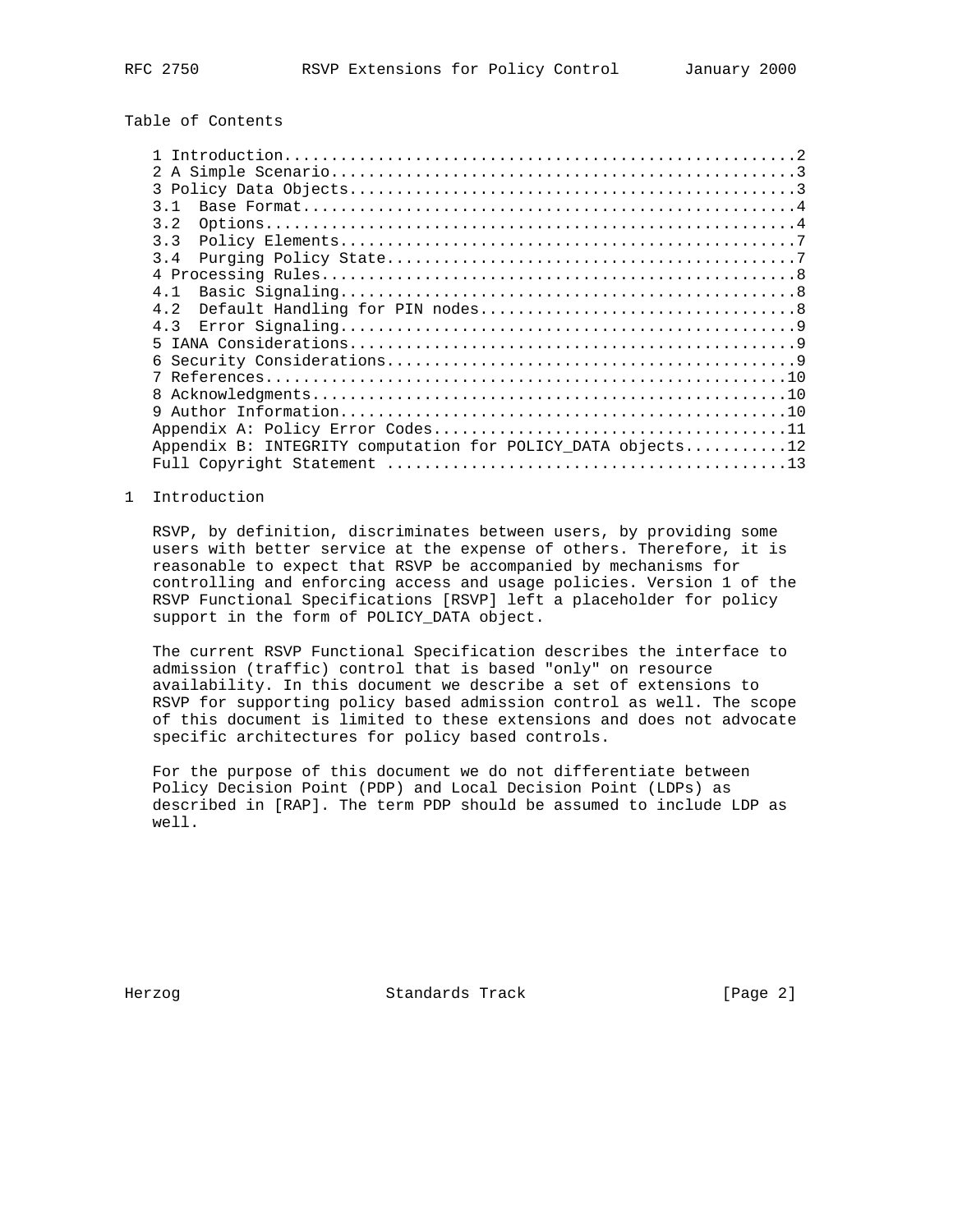## 2 A Simple Scenario

 It is generally assumed that policy enforcement (at least in its initial stages) is likely to concentrate on border nodes between autonomous systems.

 Figure 1 illustrates a simple autonomous domain with two boundary nodes (A, C) which represent PEPs controlled by PDPs. A core node (B) represents an RSVP capable policy ignorant node (PIN) with capabilities limited to default policy handling (Section 4.2).



Figure 1: Autonomous Domain scenario

 Here, policy objects transmitted across the domain traverse an intermediate PIN node (B) that is allowed to process RSVP message but considered non-trusted for handling policy information.

 This document describes processing rules for both PEP as well as PIN nodes.

3 Policy Data Objects

 POLICY\_DATA objects are carried by RSVP messages and contain policy information. All policy-capable nodes (at any location in the network) can generate, modify, or remove policy objects, even when senders or receivers do not provide, and may not even be aware of policy data objects.

 The exchange of POLICY\_DATA objects between policy-capable nodes along the data path, supports the generation of consistent end-to-end policies. Furthermore, such policies can be successfully deployed across multiple administrative domains when border nodes manipulate and translate POLICY\_DATA objects according to established sets of bilateral agreements.

The following extends section A.13 in [RSVP].

Herzog Standards Track [Page 3]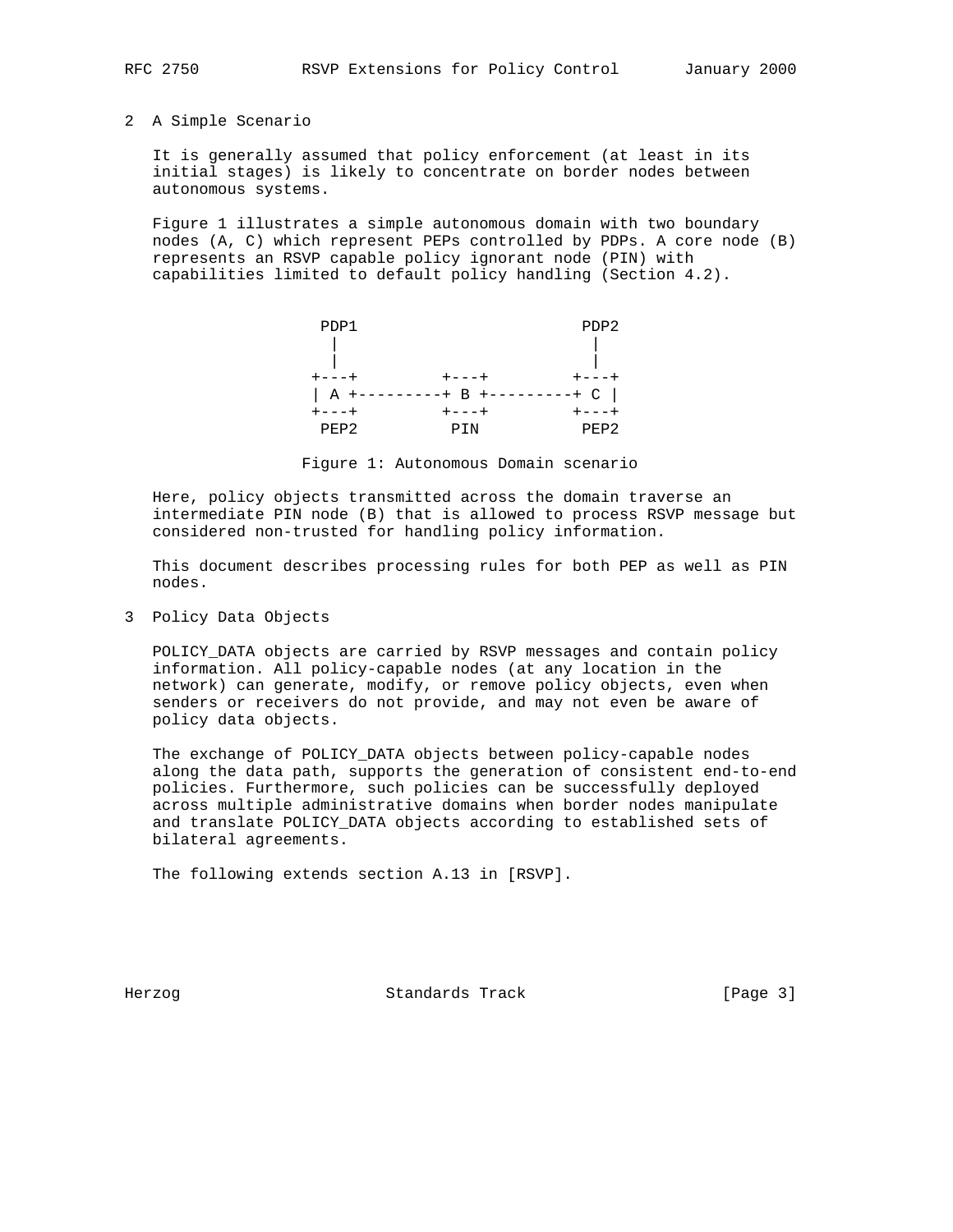```
3.1 Base Format
   POLICY_DATA class=14
   o Type 1 POLICY_DATA object: Class=14, C-Type=1
      +-------------+-------------+-------------+-------------+
     | Length | POLICY_DATA | 1 |
      +---------------------------+-------------+-------------+
     | Data Offset | 0 (reserved)
      +---------------------------+-------------+-------------+
 | |
      // Option List //
 | |
 +-------------------------------------------------------+
 | |
     \frac{1}{2} Policy Element List \frac{1}{2} | |
      +-------------------------------------------------------+
      Data Offset: 16 bits
         The offset in bytes of the data portion (from the first
         byte of the object header).
      Reserved: 16 bits
          Always 0.
      Option List: Variable length
         The list of options and their usage is defined in Section
         3.2.
   Policy Element List: Variable length
         The contents of policy elements is opaque to RSVP. See more
         details in Section 3.3.
3.2 Options
   This section describes a set of options that may appear in
   POLICY_DATA objects. All policy options appear as RSVP objects but
   their semantic is modified when used as policy data options.
```
Herzog Standards Track [Page 4]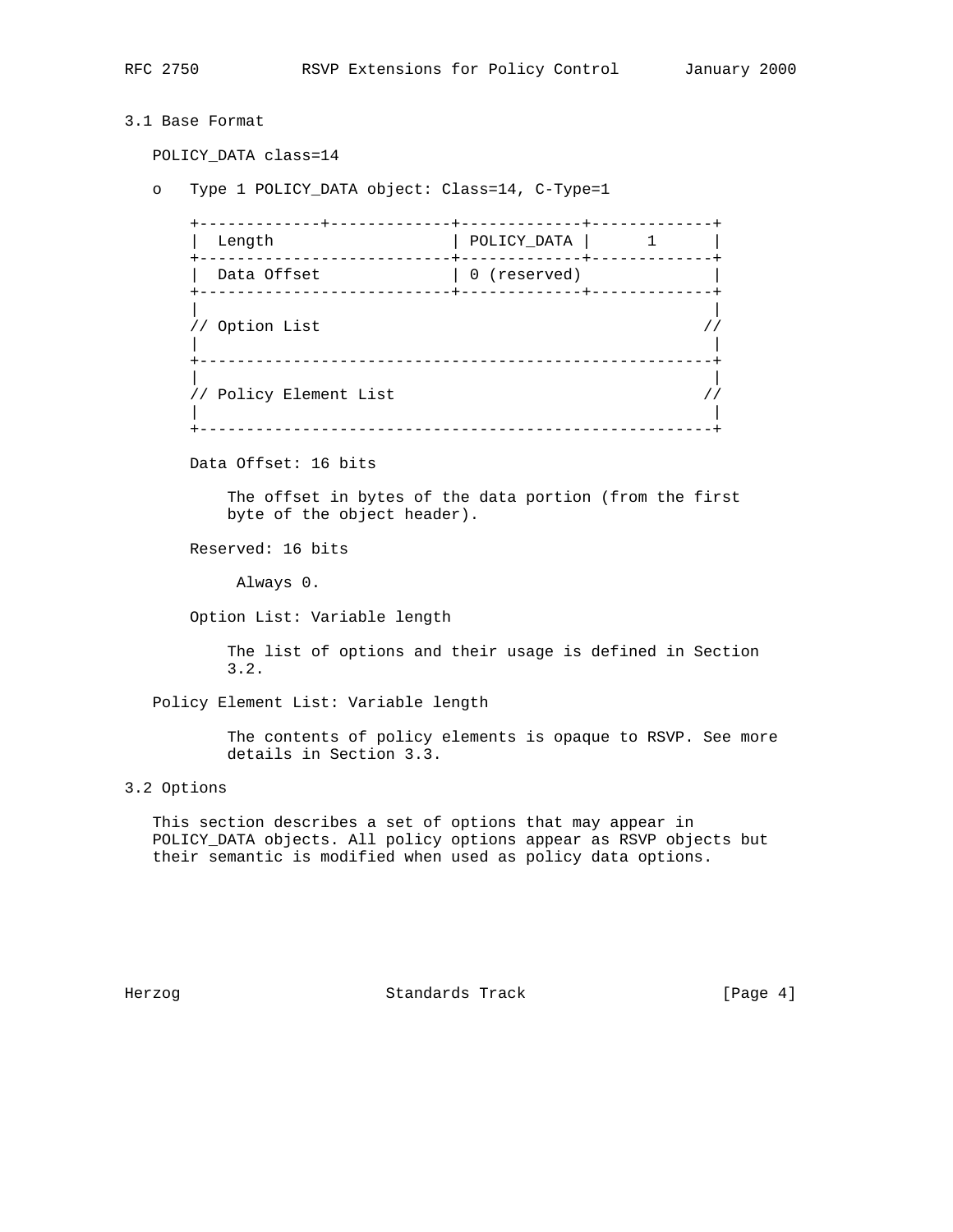FILTER\_SPEC object (list) or SCOPE object

 These objects describe the set of senders associated with the POLICY\_DATA object. If none is provided, the policy information is assumed to be associated with all the flows of the session. These two types of objects are mutually exclusive, and cannot be mixed.

 In Packed FF Resv messages, this FILTER\_SPEC option provides association between a reserved flow and its POLICY\_DATA objects.

 In WF or SE styles, this option preserves the original flow/POLICY\_DATA association as formed by PDPs, even across RSVP capable PINs. Such preservation is required since PIN nodes may change the list of reserved flows on a per-hop basis, irrespective of legitimate Edge-to-Edge PDP policy considerations.

 Last, the SCOPE object should be used to prevent "policy loops" in a manner similar to the one described in [RSVP], Section 3.4. When PIN nodes are part of a WF reservation path, the RSVP SCOPE object is unable to prevent policy loops and the separate policy SCOPE object is required.

 Note: using the SCOPE option may have significant impact on scaling and size of POLICY\_DATA objects.

Originating RSVP\_HOP

The RSVP HOP object identifies the neighbor/peer policy-capable node that constructed the policy object. When policy is enforced at border nodes, peer policy nodes may be several RSVP hops away from each other and the originating RSVP\_HOP is the basis for the mechanism that allows them to recognize each other and communicate safely and directly.

 If no RSVP\_HOP object is present, the policy data is implicitly assumed to have been constructed by the RSVP\_HOP indicated in the RSVP message itself (i.e., the neighboring RSVP node is policy capable).

Destination RSVP\_HOP

 A second RSVP\_HOP object may follow the originating RSVP\_HOP object. This second RSVP\_HOP identifies the destination policy node. This is used to ensure the POLICY\_DATA object is delivered to targeted policy nodes. It may be used to emulate unicast delivery in multicast Path messages. It may also help prevent using a policy object in other parts of the network (replay attack).

Herzog **Standards Track** [Page 5]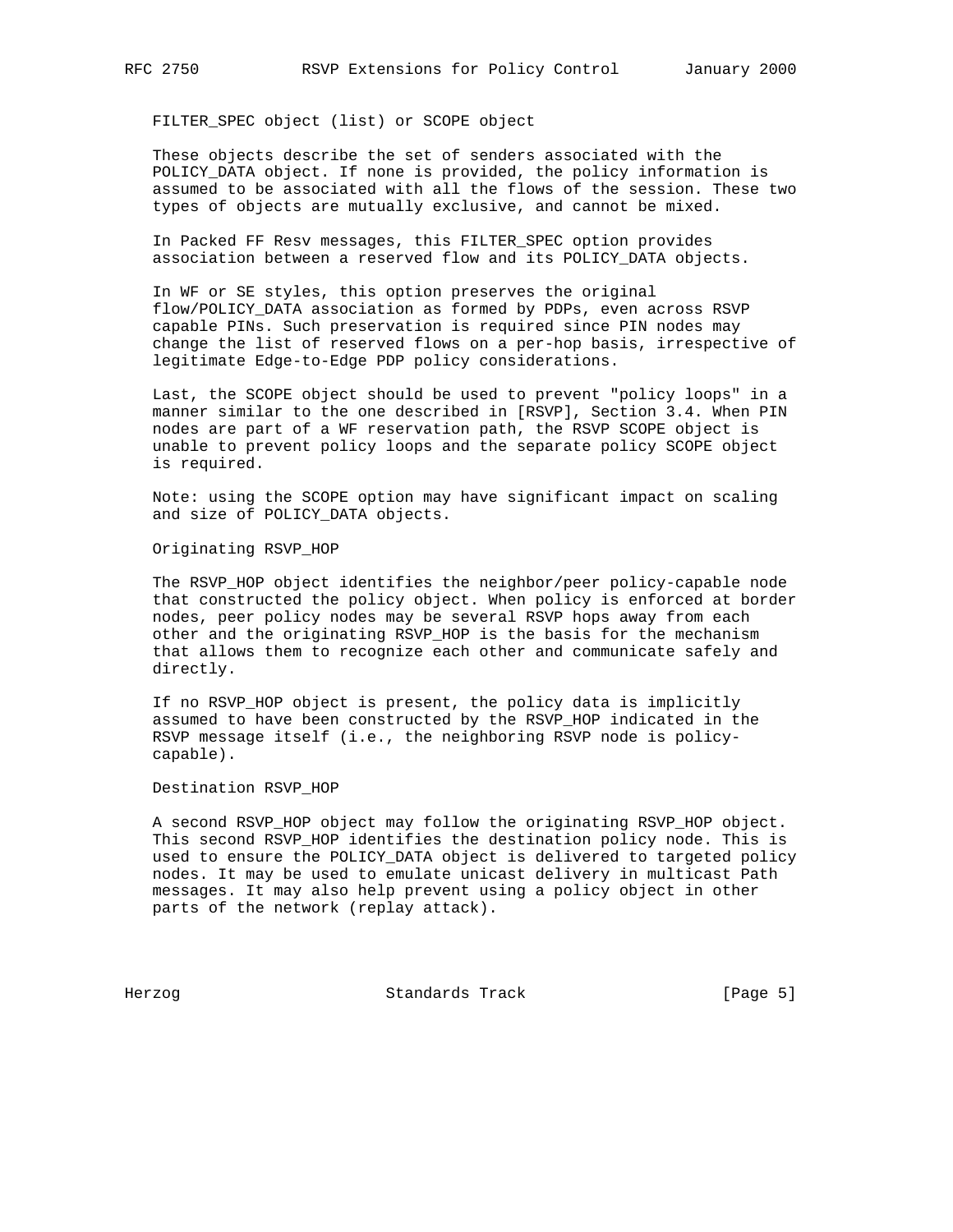On the receiving side, a policy node should ignore any POLICY\_DATA that includes a destination RSVP\_HOP that doesn't match its own IP address.

INTEGRITY Object

 Figure 1 (Section 2) provides an example where POLICY\_DATA objects are transmitted between boundary nodes while traversing non-secure PIN nodes. In this scenario, the RSVP integrity mechanism becomes ineffective since it places policy trust with intermediate PIN nodes (which are trusted to perform RSVP signaling but not to perform policy decisions or manipulations).

 The INTEGRITY object option inside POLICY\_DATA object creates direct secure communications between non-neighboring PEPs (and their controlling PDPs) without involving PIN nodes.

 This option can be used at the discretion of PDPs, and is computed in a manner described in Appendix B.

Policy Refresh TIME\_VALUES (PRT)

 The Policy Refresh TIME\_VALUES (PRT) option is used to slow policy refresh frequency for policies that have looser timing constraints relative to RSVP. If the PRT option is present, policy refreshes can be withheld as long as at least one refresh is sent before the policy refresh timer expires. A minimal value for PRT is R; lower values are assumed to be R (neither error nor warning should be triggered).

 To simplify RSVP processing, time values are not based directly on the PRT value, but on a Policy Refresh Multiplier N computed as N=Floor(PRT/R). Refresh and cleanup rules are derived from [RSVP] Section 3.7 assuming the refresh period for PRT POLICY DATA is R' computed as R'=N\*R. In effect, both the refresh and the state cleanup are slowed by a factor of N).

 The refresh multiplier applies to no-change periodic refreshes only (rather than updates). For example, a policy being refreshed at time T, T+N, T+2N,... may encounter a route change detected at T+X. In this case, the event would force an immediate policy update and would reset srfresh times to T+X+N, T+X+2N,...

 When network nodes restart, RSVP messages between PRT policy refreshes may be rejected since they arrive without necessary POLICY\_DATA objects. This error situation would clear with the next periodic policy refresh or with a policy update triggered by ResvErr or PathErr messages.

Herzog Standards Track [Page 6]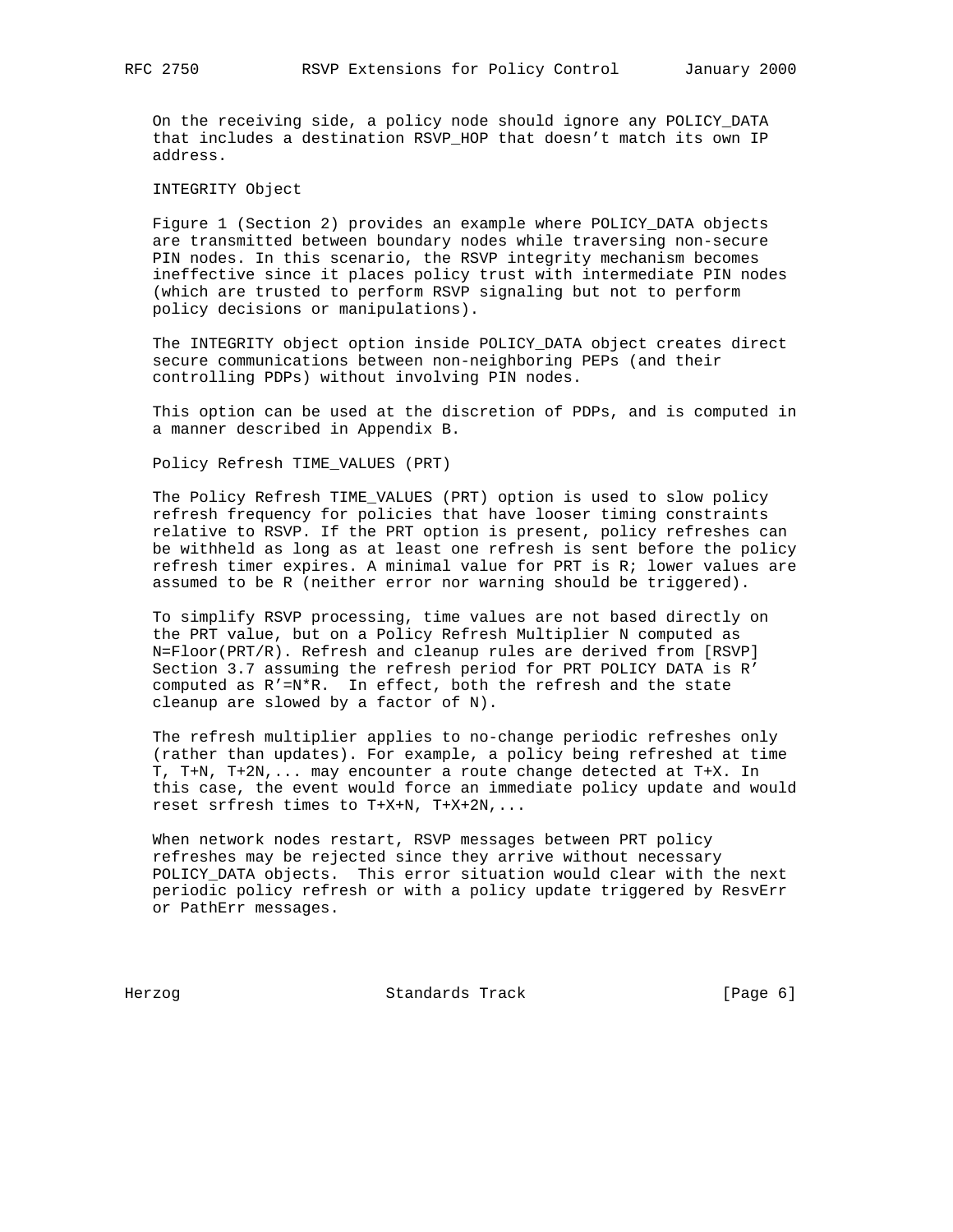This option is especially useful to combine strong (high overhead) and weak (low overhead) authentication certificates as policy data. In such schemes the weak certificate can support admitting a reservation only for a limited time, after which the strong certificate is required.

 This approach may reduce the overhead of POLICY\_DATA processing. Strong certificates could be transmitted less frequently, while weak certificates are included in every RSVP refresh.

3.3 Policy Elements

 The content of policy elements is opaque to RSVP; their internal format is understood by policy peers e.g. an RSVP Local Decision Point (LDP) or a Policy Decision Point (PDP) [RAP]. A registry of policy element codepoints and their meaning is maintained by [IANA- CONSIDERATIONS] (also see Section 5).

Policy Elements have the following format:

| Length                                 | P-Type |  |
|----------------------------------------|--------|--|
| // Policy information (Opaque to RSVP) |        |  |

3.4 Purging Policy State

 Policy state expires in the granularity of Policy Elements (POLICY\_DATA objects are mere containers and do not expire as such).

 Policy elements expire in the exact manner and time as the RSVP state received in the same message (see [RSVP] Section 3.7). PRT controlled state expires N times slower (see Section 3.2).

 Only one policy element of a certain P-Type can be active at any given time. Therefore, policy elements are instantaneously replaced when another policy element of the same P-Type is received from the same PDP (previous or next policy RSVP\_HOP). An empty policy element of a certain P-Type is used to delete (rather than a replace) all policy state of the same P-Type.

Herzog Standards Track [Page 7]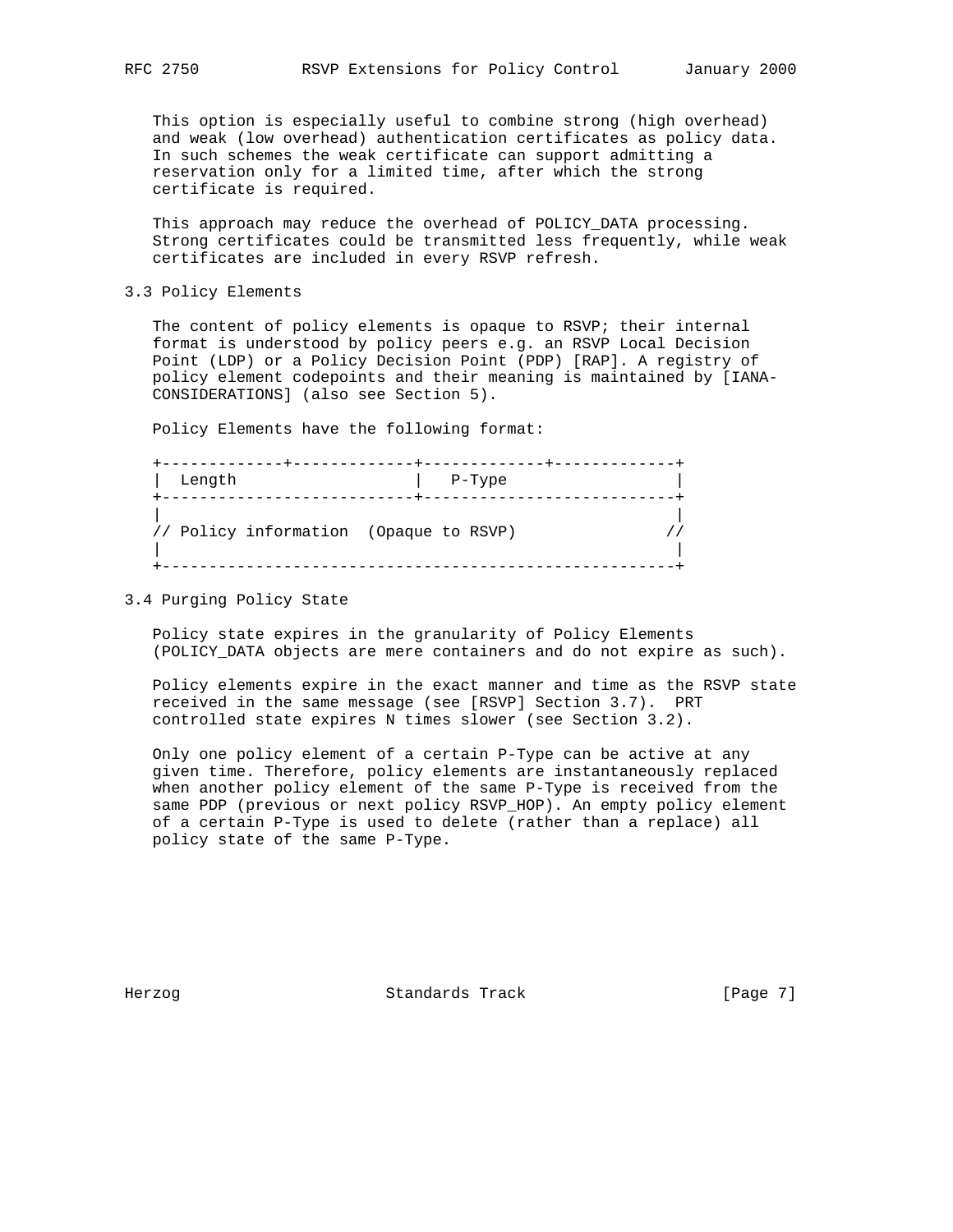4 Processing Rules

 These sections describe the minimal required policy processing rules for RSVP.

4.1 Basic Signaling

 This memo mandates enforcing policy control for Path, Resv, PathErr, and ResvErr messages only. PathTear and ResvTear are assumed not to require policy control based on two main presumptions. First, that Integrity verification [MD5] guarantee that the Tear is received from the same node that sent the installed reservation, and second, that it is functionally equivalent to that node holding-off refreshes for this reservation.

4.2 Default Handling for PIN nodes

 Figure 1 illustrates an example of where policy data objects traverse PIN nodes in transit from one PEP to another.

 A PIN node is required at a minimum to forward the received POLICY\_DATA objects in the appropriate outgoing messages according to the following rules:

- o POLICY\_DATA objects are to be forwarded as is, without any modifications.
- o Multicast merging (splitting) nodes:
	- In the upstream direction:

 When multiple POLICY\_DATA objects arrive from downstream, the RSVP node should concatenate all of them (as a list of the original POLICY\_DATA objects) and forward them with the outgoing (upstream) message.

On the downstream direction:

 When a single incoming POLICY\_DATA object arrives from upstream, it should be forwarded (copied) to all downstream branches of the multicast tree.

 The same rules apply to unrecognized policies (sub-objects) within the POLICY\_DATA object. However, since this can only occur in a policy-capable node, it is the responsibility of the PDP and not RSVP.

Herzog Standards Track [Page 8]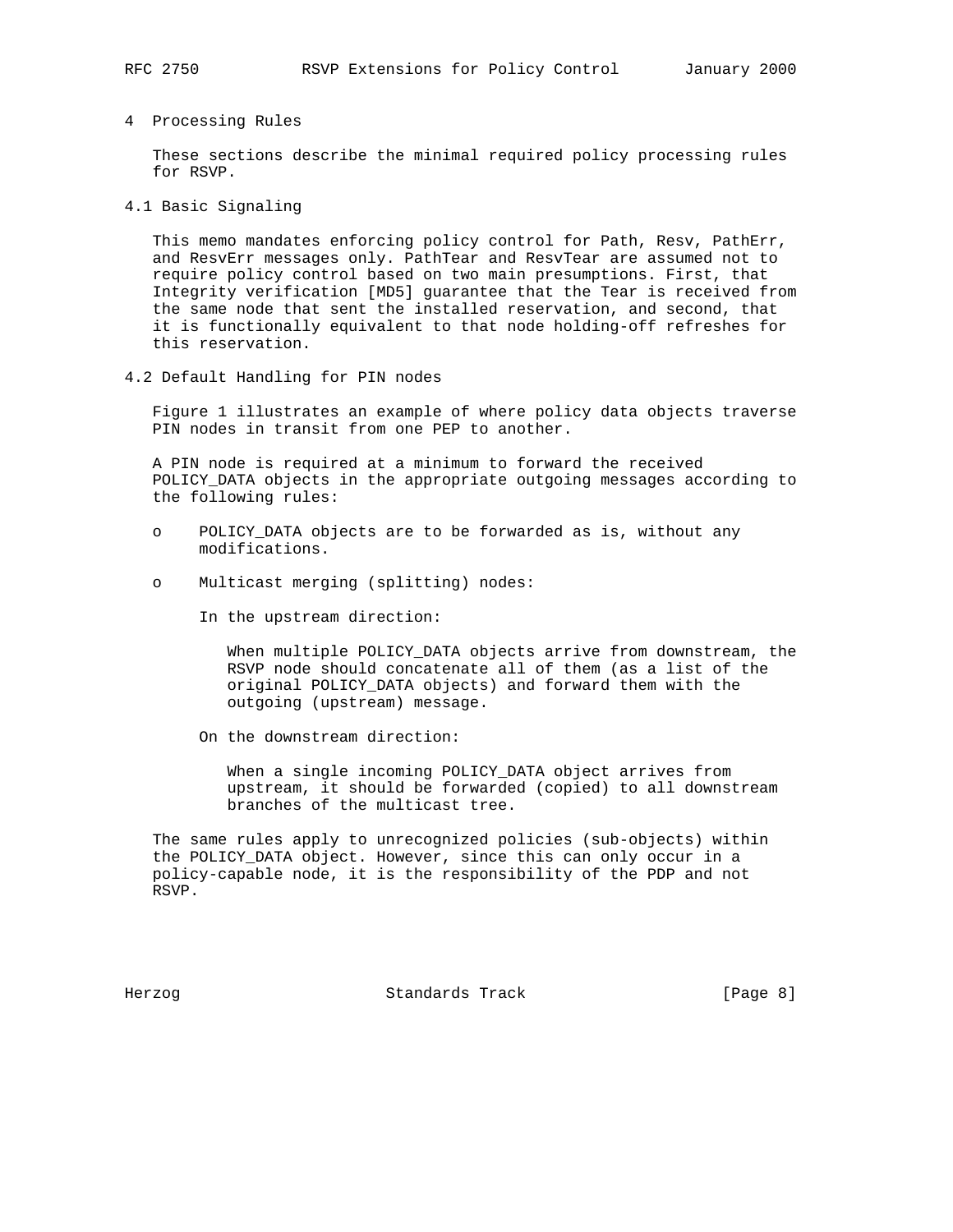### 4.3 Error Signaling

 Policy errors are reported by either ResvErr or PathErr messages with a policy failure error code in the ERROR\_SPEC object. Policy error message must include a POLICY\_DATA object; the object contains details of the error type and reason in a P-Type specific format (See Section 3.3).

 If a multicast reservation fails due to policy reasons, RSVP should not attempt to discover which reservation caused the failure (as it would do for Blockade State). Instead, it should attempt to deliver the policy ResvErr to ALL downstream hops, and have the PDP (or LDP) decide where messages should be sent. This mechanism allows the PDP to limit the error distribution by deciding which "culprit" next-hops should be informed. It also allows the PDP to prevent further distribution of ResvErr or PathErr messages by performing local repair (e.g. substituting the failed POLICY\_DATA object with a different one).

Error codes are described in Appendix Appendix A.

5 IANA Considerations

RSVP Policy Elements (P-Types)

 Following the policies outlined in [IANA-CONSIDERATIONS],numbers 0-49151 are allocated as standard policy elements by IETF Consensus action, numbers in the range 49152-53247 are allocated as vendor specific (one per vendor) by First Come First Serve, and numbers 53248-65535 are reserved for private use and are not assigned by IANA.

6 Security Considerations

 This memo describes the use of POLICY\_DATA objects to carry policy related information between RSVP nodes. Two security mechanisms can be optionally used to ensure the integrity of the carried information. The first mechanism relies on RSVP integrity [MD5] to provide a chain of trust when all RSVP nodes are policy capable. The second mechanism relies on the INTEGRITY object within the POLICY\_DATA object to guarantee integrity between non-neighboring RSVP PEPs (see Sections 2 and 3.2).

Herzog **Standards Track** [Page 9]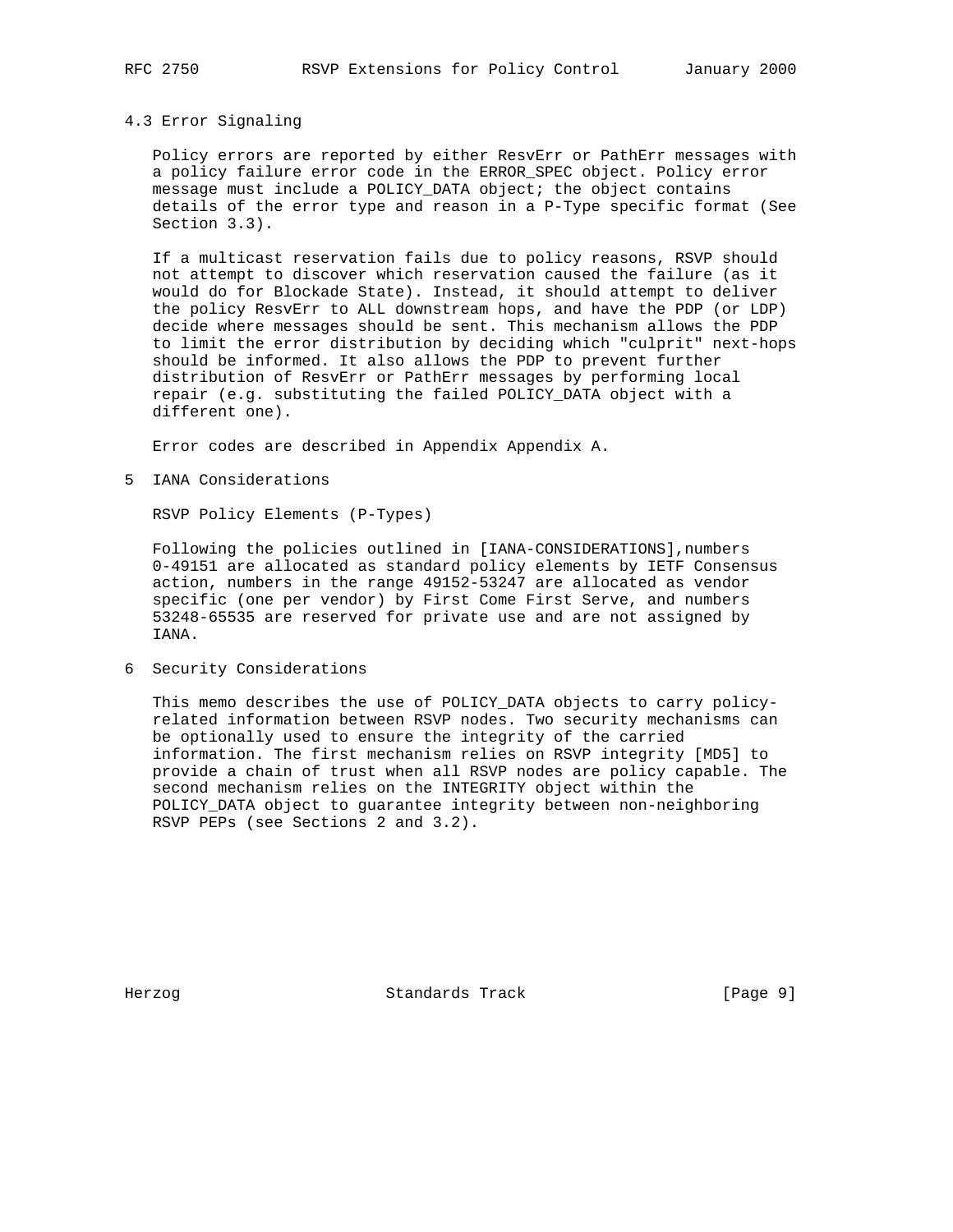|  | RFC 2750                                                            |                                                                                                                                                          |  |  | RSVP Extensions for Policy Control       | January 2000                                                                                                                                        |  |  |
|--|---------------------------------------------------------------------|----------------------------------------------------------------------------------------------------------------------------------------------------------|--|--|------------------------------------------|-----------------------------------------------------------------------------------------------------------------------------------------------------|--|--|
|  | 7 References                                                        |                                                                                                                                                          |  |  |                                          |                                                                                                                                                     |  |  |
|  | [RAP]                                                               | RFC 2753, January 2000.                                                                                                                                  |  |  |                                          | Yavatkar, R., Pendarakis, D. and R. Guerin, "A<br>Framework for Policy Based Admission Control",                                                    |  |  |
|  | [COPS]                                                              | Boyle, J., Cohen, R., Durham, D., Herzog, S.,<br>Raja, R. and A. Sastry, "The COPS (Common Open<br>Policy Service) Protocol", RFC 2748, January<br>2000. |  |  |                                          |                                                                                                                                                     |  |  |
|  | [COPS-RSVP]                                                         | RFC 2749, January 2000.                                                                                                                                  |  |  |                                          | Boyle, J., Cohen, R., Durham, D., Herzog, S.,<br>Raja, R. and A. Sastry, "COPS Usage for RSVP",                                                     |  |  |
|  | [RSVP]                                                              | September 1997.                                                                                                                                          |  |  |                                          | Braden, R., Ed., Zhang, L., Berson, S., Herzog,<br>S. and S. Jamin, "Resource ReSerVation Protocol<br>(RSVP) - Functional Specification", RFC 2205, |  |  |
|  | [MD5]                                                               | January 2000.                                                                                                                                            |  |  | Cryptographic Authentication", RFC 2747, | Baker, F., Lindell B. and M. Talwar, "RSVP                                                                                                          |  |  |
|  | [IANA-CONSIDERATIONS] Alvestrand, H. and T. Narten, "Guidelines for |                                                                                                                                                          |  |  | RFCs", BCP 26, RFC 2434, October 1998.   | Writing an IANA Considerations Section in                                                                                                           |  |  |

8 Acknowledgments

 This document incorporates inputs from Lou Berger, Bob Braden, Deborah Estrin, Roch Guerin, Timothy O'Malley, Dimitrios Pendarakis, Raju Rajan, Scott Shenker, Andrew Smith, Raj Yavatkar, and many others.

9 Author Information

 Shai Herzog IPHighway, Inc. 55 New York Avenue Framingham, MA 01701

 Phone: (508) 620-1141 EMail: herzog@iphighway.com

Herzog Standards Track [Page 10]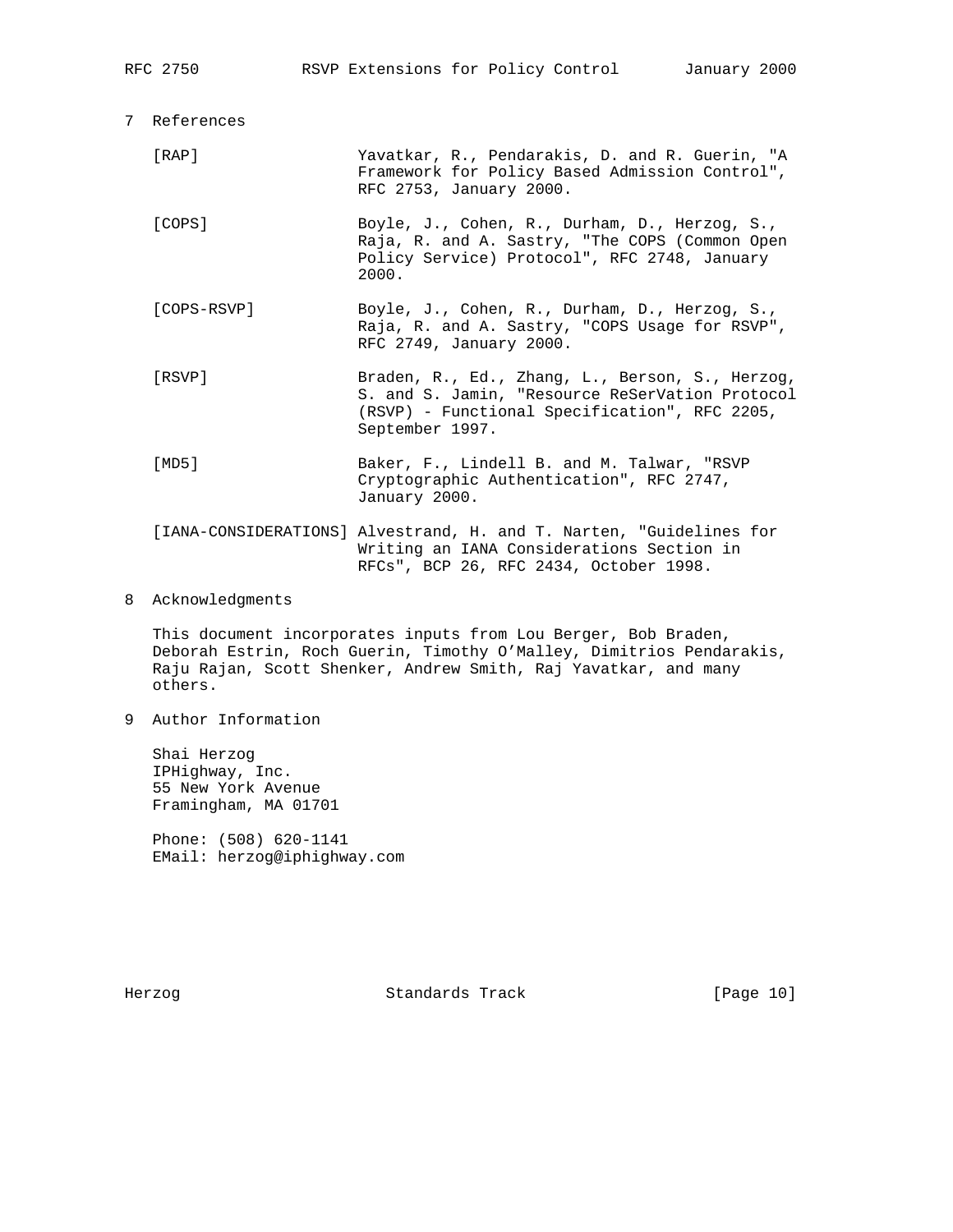```
Appendix A: Policy Error Codes
    This Appendix extends the list of error codes described in Appendix B
   of [RSVP].
   Note that Policy Element specific errors are reported as described in
   Section 4.3 and cannot be reported through RSVP (using this
   mechanism). However, this mechanism provides a simple, less secure
   mechanism for reporting generic policy errors. Most likely the two
   would be used in concert such that a generic error code is provided
   by RSVP, while Policy Element specific errors are encapsulated in a
   return POLICY_DATA object (as in Section 4.3).
   ERROR_SPEC class = 6
   Error Code = 02: Policy Control failure
   Error Value: 16 bit
    0 = ERR_INFO : Information reporting
   1 = ERR WARN : Warning
    2 = ERR_UNKNOWN : Reason unknown
    3 = ERR_REJECT : Generic Policy Rejection
    4 = ERR_EXCEED : Quota or Accounting violation
    5 = ERR_PREEMPT : Flow was preempted
    6 = ERR_EXPIRED : Previously installed policy expired (not
   refreshed)
    7 = ERR_REPLACED: Previous policy data was replaced & caused
   rejection
    8 = ERR_MERGE : Policies could not be merged (multicast)
    9 = ERR_PDP : PDP down or non functioning
    10= ERR_SERVER : Third Party Server (e.g., Kerberos) unavailable
    11= ERR_PD_SYNTX: POLICY_DATA object has bad syntax
    12= ERR_PD_INTGR: POLICY_DATA object failed Integrity Check
    13= ERR_PE_BAD : POLICY_ELEMENT object has bad syntax
    14= ERR_PD_MISS : Mandatory PE Missing (Empty PE is in the PD
   object)
    15= ERR_NO_RSC : PEP Out of resources to handle policies.
    16= ERR_RSVP : PDP encountered bad RSVP objects or syntax
    17= ERR_SERVICE : Service type was rejected
    18= ERR_STYLE : Reservation Style was rejected
    19= ERR_FL_SPEC : FlowSpec was rejected (too large)
```
RFC 2750 RSVP Extensions for Policy Control January 2000

 Values between 2^15 and 2^16-1 can be used for site and/or vendor error values.

Herzog Standards Track [Page 11]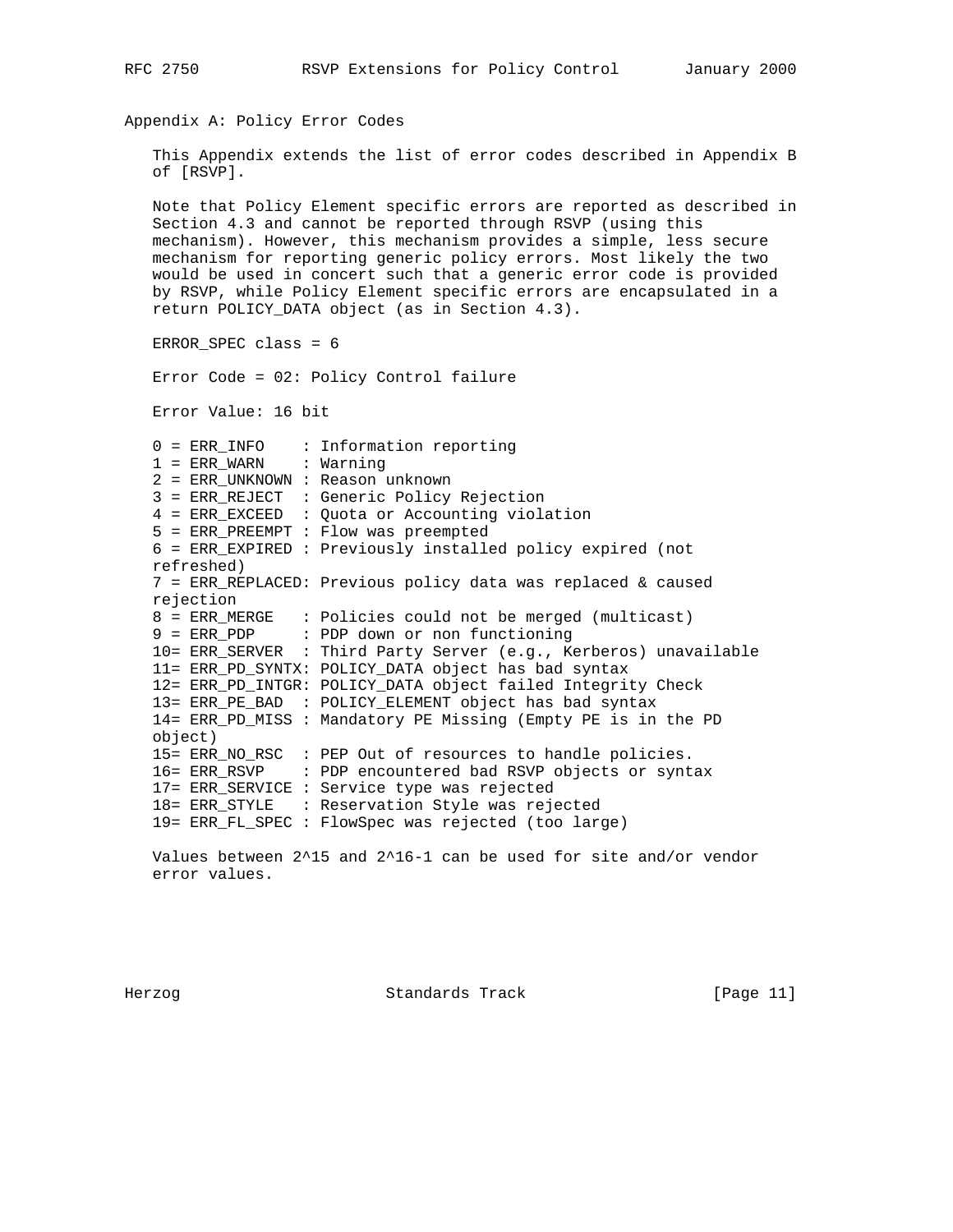Appendix B: INTEGRITY computation for POLICY\_DATA objects

 Computation of the INTEGRITY option is based on the rules set forth in [MD5], with the following modifications:

Section 4.1:

 Rather than computing digest for an RSVP message, a digest is computed for a POLICY\_DATA object in the following manner:

- (1) The INTEGRITY object is inserted in the appropriate place in the POLICY\_DATA object, and its location in the message is remembered for later use.
- (2) The PDP, at its discretion, and based on destination PEP/PDP or other criteria, selects an Authentication Key and the hash algorithm to be used.
- (3) A copy of RSVP SESSION object is temporarily appended to the end of the PD object (for the computation purposes only, without changing the length of the POLICY\_DATA object). The flags field of the SESSION object is set to 0. This concatenation is considered as the message for which a digest is to be computed.
- (4) The rest of the steps in Section 4.1  $((4) \ldots (9))$  remain unchanged when computed over the concatenated message.

 Note: When the computation is complete, the SESSION object is ignored and is not part of the POLICY\_DATA object.

Other Provisions:

 The processing of a received POLICY\_DATA object as well as a challenge-response INTEGRITY object inside a POLICY\_DATA object is performed in the manner described in [MD5]. This processing is subject to the modified computation algorithm as described in the beginning of this appendix (for Section 4.1 of [MD5]).

Herzog Standards Track [Page 12]